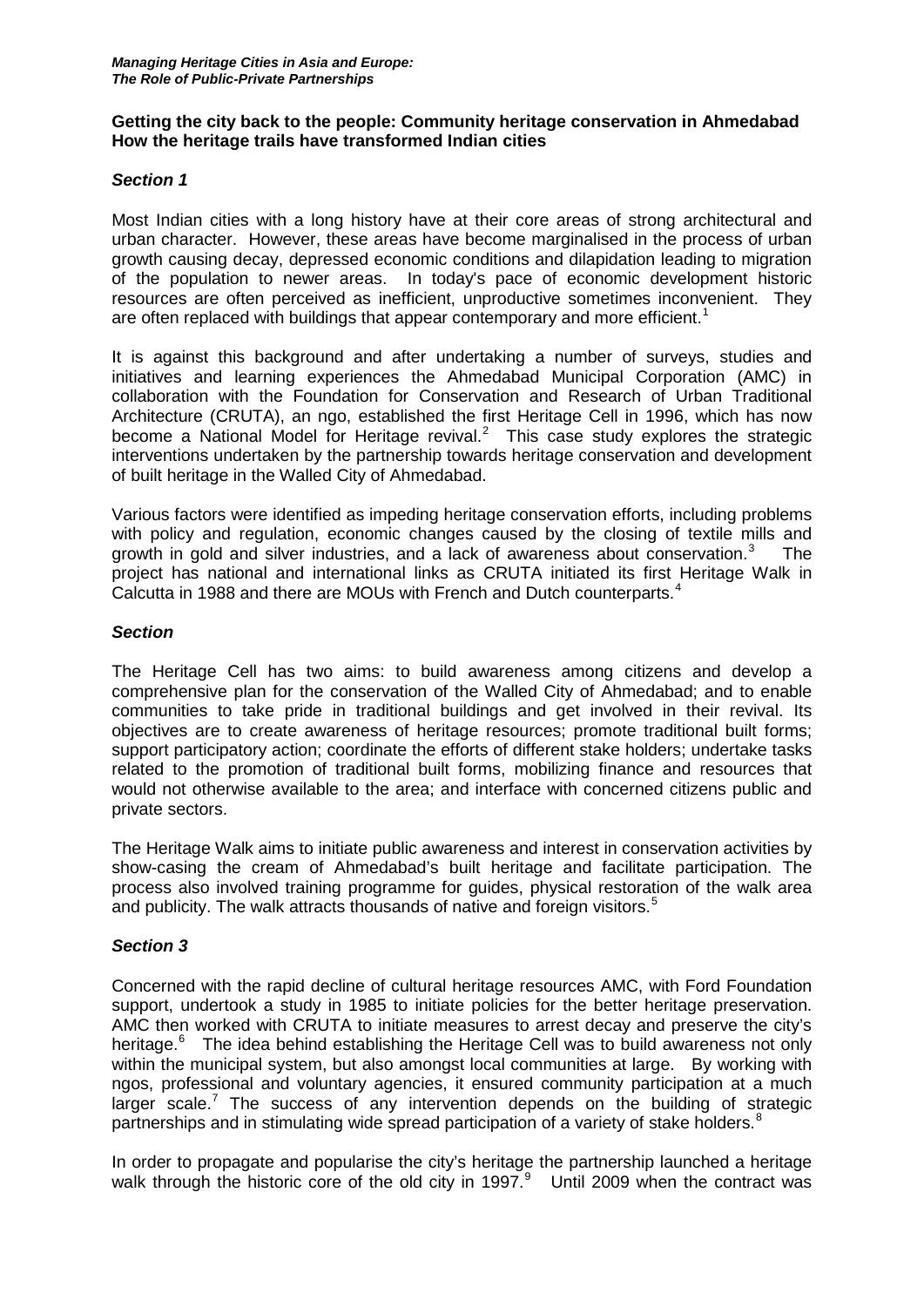changed, the AMC paid the CRUTA Foundation Rs1.5 lakh to manage the Heritage Walk.<sup>[10](#page-3-9)</sup> The Walk was one of several efforts undertaken to conserve architectural heritage through inter-departmental and public-private partnerships to carry out actual restoration projects, listed in results below.<sup>[11](#page-3-10)</sup>

The launch of a similar heritage walk in Jaipur in 2001 initiated a process of community conservation assisted by INTACH (the Indian National Trust for Arts and Cultural Heritage) through awareness raising work, developing heritage projects and bringing together different partners (Jaipur Municipal Corporation, the state government, the tourism department among others). INTACH also facilitated the formation of a citizens' forum – Jaipur Virasat Foundation – a joint initiative with the government to conserve and revitalize the city<sup>12</sup>, which launched the Jaipur Heritage Walk, also designed by Debashish Nayak of AMC, in collaboration with the Rajasthan Government.

# *Section 4*

The Heritage Walk has proved an effective tool at allowing people to explore the architectural, cultural and craft heritage of parts of the City so often hidden – community districts, beautiful temples, heritage buildings, havelis, pols, shops – but also as a catalyst for community conservation and restoration projects. The Municipal Corporation has provided some basic infrastructure, such as proper paving, clean streets, street lighting, signage and public amenities. The successful project has inspired the transformation of heritage buildings into cafés or tourist accommodation, façade restoration and a new museum with the help of the Vastushilpa Foundation resulting in a total change in the economy.[13](#page-3-12) Further effects include the launch of a special newspaper, the development of craft products and children's books, the publication of a tourist map, improved water conservation and waste management, the training of administrators in heritage management and the launch of the Ahmedabad Heritage Festival.<sup>[14](#page-3-13)</sup> Now the unique process employed at Ahmedabad has become a national model and many cities like Jodhpur, Udaipur, Jaipur, Amritsar, Pondicherry, Cochin, Lucknow, Pune, Puri, Patiala, Madurai, Mysore, Agra, Banaras and Delhi are replicating it.<sup>[15](#page-3-14)</sup> "It is not about the number of havelis restored. It is about bringing a change in people's minds, and changing their lives," says Nayak.<sup>[16](#page-3-15)</sup>

# *Section 5*

The lessons learned from this project are: [17](#page-3-16)

- The need to understanding the history and urban character of an old city.
- To build on past experiences in Ahmedabad, other parts of the country and abroad.
- Developing strategic partnerships with communities, various departments and agencies, elected representatives and others.
- Establishing a sustainable process of transformation.

"Since the economy is weak and people are struggling to earn a basic living, conservation cannot be reduced to the repair and restoration of monuments. To be sustainable and successful, the process has to improve people's lives. At the local level we need to facilitate participation in heritage management and urban governance, build technical capacity and raise awareness of the value of local heritage to ensure socio-economic development. At the institutional level there is a need to improve tourism facilities, ensure compatible land use, regulate development and improve the infrastructure facilities" urges Nayak in recommendation. [18](#page-3-17)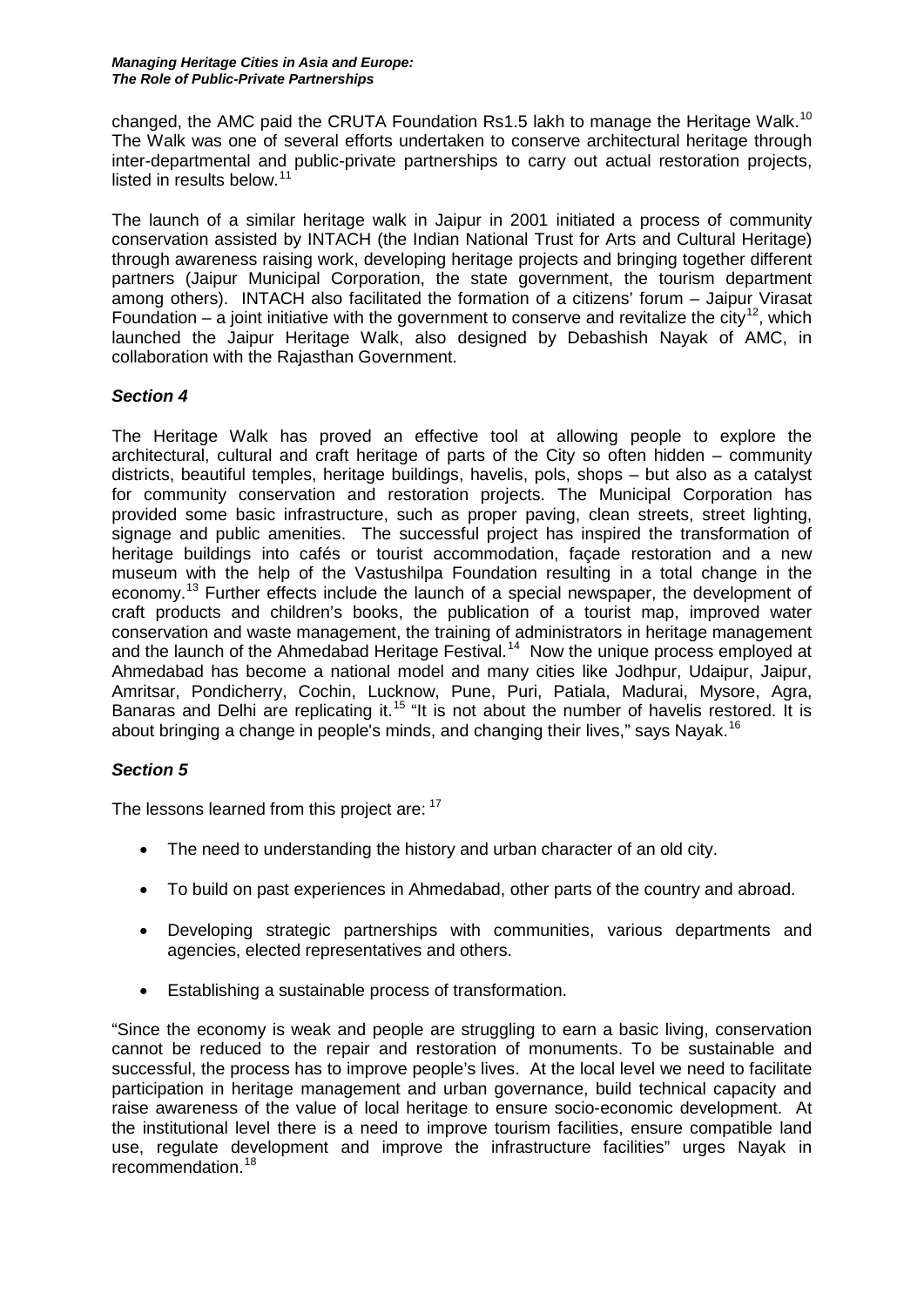An additional recommendation is for municipal governments to follow the Ten Commandments for the conservation of heritage zones:

- Intervene strategically
- Start with available resources
- Elicit support of local architects, professionals and NGOs
- Get support of local people
- Identify implementable projects
- Involve elected wing
- Coordinate with other government and non-government agencies
- Establish a heritage unit in the local government
- Sensitize all official agencies towards heritage work
- Recognize and cooperate with international bodies and coordinate their actions<sup>[19](#page-3-18)</sup>

### *Section 6*

Debashish Nayak Advisor, Heritage Cell Ahmedabad Municipal Corporation Tel: + 9824032866 Email: [debashishnayak@rediffmail.com](mailto:debashishnayak@rediffmail.com)

# *Section 7*

<sup>1</sup> Proceedings of the City Managers' Association workshop on The Transfer of Best Practices in 'Heritage Initiatives' of the Ahmedabad Municipal Corporation with Urban Local Bodies of Gujarat, 5th and 6th January 2001, reproduced on the USAID website [http://pdf.usaid.gov/pdf\\_docs/PNACN137.pdf](http://pdf.usaid.gov/pdf_docs/PNACN137.pdf)

<sup>2</sup> Proceedings of the National Workshop on Cultural Heritage and Religious Cities organised by Peer Experience And Reflective Learning (PEARL), JNNURM, 2nd February 2009, Madurai reproduced here [http://www.indiaurbanportal.in/pdf/Urban\\_Local\\_Bodies\\_DebashisNayak.pdf](http://www.indiaurbanportal.in/pdf/Urban_Local_Bodies_DebashisNayak.pdf)

<sup>3</sup> Ibid The Transfer of Best Practices in 'Heritage Initiatives'

<sup>4</sup> Ibid Cultural Heritage and Religious Cities

<sup>5</sup> Ibid Cultural Heritage and Religious Cities

<sup>6</sup> Ibid

<sup>7</sup> Ibid

<sup>8</sup> Ibid The Transfer of Best Practices in 'Heritage Initiatives'

<sup>9</sup> Getting the City Back to the People: Municipal Initiative in Heritage Conservation - The Case of Ahmedabad, by Thiru Debashish Nayak, Seminar on Conservation of Heritage Buildings/Precincts in Chennai Metropolitan Area, 8th October, 2010 http://www.cmdachennai.gov.in/pdfs/seminar\_heritage\_buildings/Heritage\_Conservation\_in [Ahmadabad.pdf](http://www.cmdachennai.gov.in/pdfs/seminar_heritage_buildings/Heritage_Conservation_in_Ahmadabad.pdf)